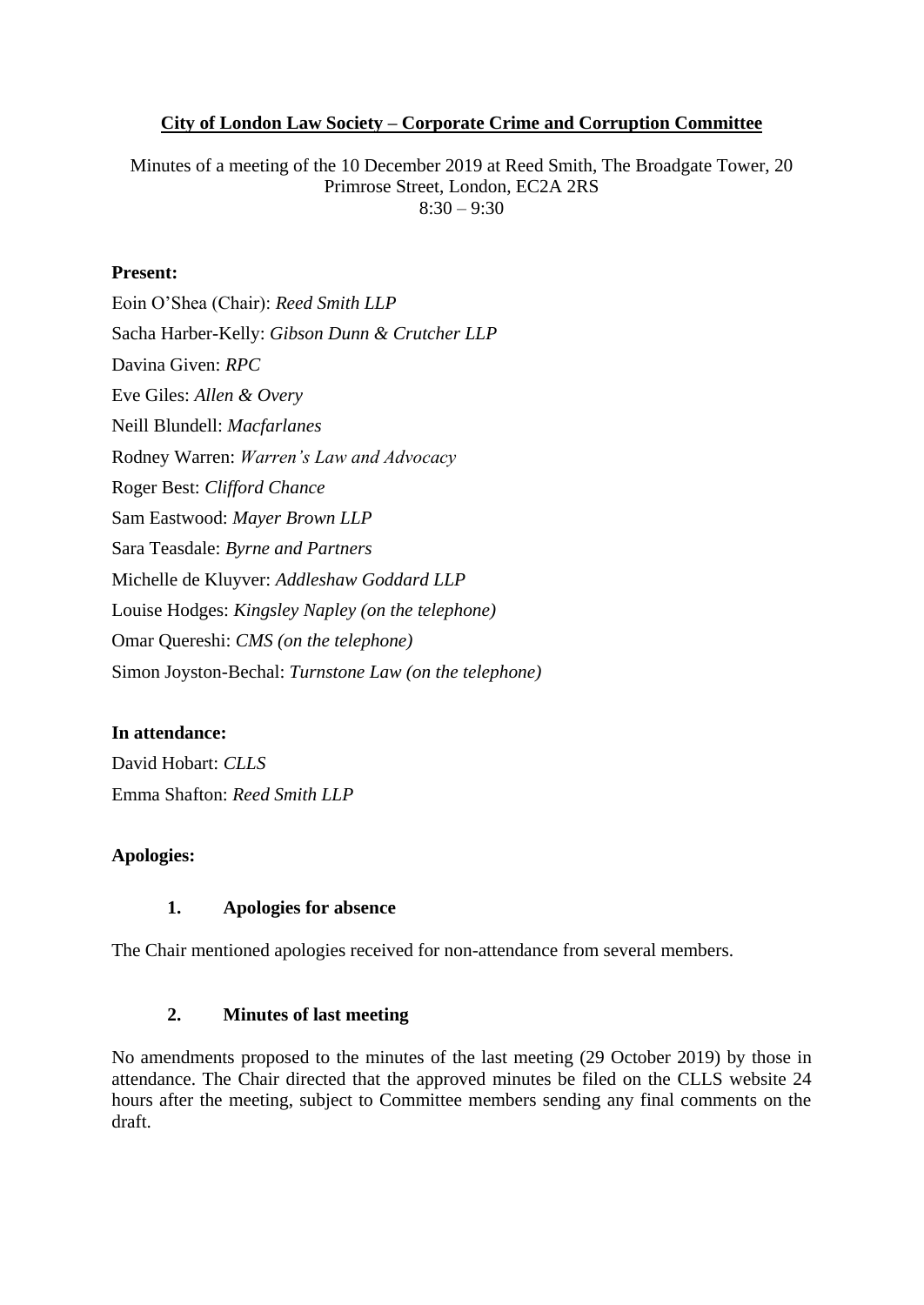## **3. Pre-Interview Disclosure and Interview Practices**

The Chair reported that, as discussed previously, the meeting in July 2019 with the SFO was disappointing in that little progress was made.

The committee have established contact with the Fraud Lawyers Association ("FLA"). There will be a meeting with them in the next few weeks. It was agreed that it is best to find a common position and show a united front. The Chair invited interested committee members to join that meeting.

# **4. Practice/Legal updates**

The Conservative Party manifesto states they will look at the constitution, apparently in the wake of the second Miller case. It was agreed that any matters relating to the rule of law or access to justice were matters of considerable interest to the CLLS and this committee. The Chair suggested the committee might wish to be involved in any future consultation.

# **5. Law Society, Criminal Law Committee Liaison**

Committee members discussed liaison with the Law Society's Criminal Law Committee, given the overlap of many concerns. The current crisis that exists in the criminal justice system is apparent to all.

The general consensus was that it is in the interest of all lawyers (including those working in the City) that the UK has a functioning and respected legal system. We are all part of the same legal eco-system and clients of members may well be adversely affected by long delays and lack of resources within prosecutorial agencies and the court system.

There is a long-term concern that England and Wales' leading reputation as a centre for disputes resolution will decay.

The CLLS are currently working with the Law Society to see what active support it can provide. Chair of the Bar Amanda Pinto QC is believed to be keen to collaborate with city firms.

The Chair suggested we might invite the chair of the criminal law committee to a future meeting.

# 6. **Upcoming consultations/legislation**

Nothing of note due to General Election.